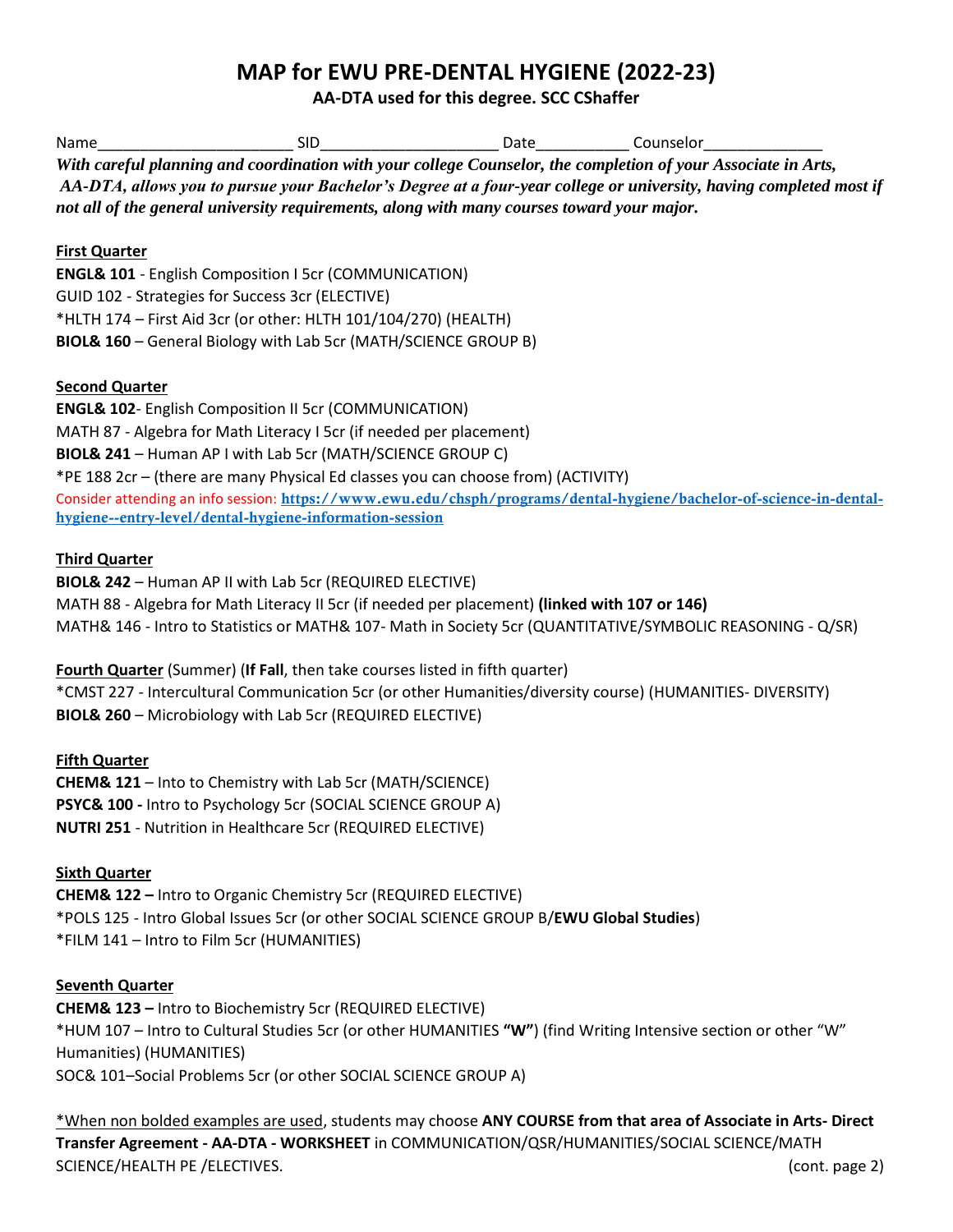5cr are required in **"W"** Writing Intensive. Always check to make sure the class section you select for a "W", is listed  $''W''$ .

5cr are required in **"D"** Diversity. CMST 227 or 226 meets both SCC and EWU's Diversity requirement. MUSC109 meets EWU's Global Studies requirement and SCC's Social Science Group A option, as does GEOG 230, or SOC&201.

# **DENTAL HYGIENE PRIORITY SCIENCE PREREQUISITES:**

We welcome applicants with the following requirements who are eligible for application:

- Attendance at a dental hygiene information session
- Completion of the observation hours requirement
- Apply to EWU
- Complete the Dental Hygiene application
- All priority prerequisite science classes completed by the end of winter quarter of the year applying
- Minimum grade of a C+ or 2.3 GPA in all dental hygiene prerequisites
- If invited, attend a formal interview at the EWU Spokane campus
- Ability to complete all of the dental hygiene prerequisites and EWU Breadth Area Core Requirements (BACR) and graduation requirements prior to the fall entry into the program

The following prerequisite PRIORITY science courses (or equivalent courses) must be completed **or in progress** prior to the February 1<sup>st</sup> application deadline and successfully completed by the end of winter quarter.

**BIOL 232 at EWU - at SCC- BIOL& 160** – General Biology with Lab 5cr (MATH/SCIENCE GROUP B) **BIOL 233 at EWU - at SCC - BIOL& 241** – Human AP I with Lab 5cr (MATH/SCIENCE GROUP C) **CHEM 161 at EWU - at SCC - CHEM& 121** – Into to Chemistry with Lab 5cr (MATH/SCIENCE) **CHEM 162 at EWU - at SCC - CHEM& 122 –** Intro to Organic Chemistry 5cr (REQUIRED ELECTIVE) **FNDT 356 at EWU - at SCC – NUTRI 251** - Nutrition in Healthcare 5cr (REQUIRED ELECTIVE)

All science prerequisites and additional science requisite courses have a 5-year shelf life and are required to have been completed within 5 years of the date of application.

## *It is recommended the Biology and Chemistry series be completed at one institution to assure continuity of coursework.*

Two science or nutrition prerequisite course may be repeated one (1) time for improved GPA on the application. (Minimum acceptable grade is 2.3).

**DENTAL HYGIENE REMAINING REQUISITES:** In addition to the priority sciences, each of the following courses or equivalent courses must be successfully completed with a grade of 2.3 or higher prior to the fall entry into the program. Failure to do so results in program acceptance rescinded.

**BIOL 234 at EWU – at SCC BIOL& 242** – Human AP II with Lab 5cr (REQUIRED ELECTIVE) **BIOL 235 at EWU – at SCC BIOL& 260** – Microbiology with Lab 5cr (REQUIRED ELECTIVE) **CHEM163 at EWU – at SCC CHEM& 123 –** Intro to Biochemistry 5cr (REQUIRED ELECTIVE) **ENGL 201 at EWU – at SCC ENGL& 102**- English Composition II 5cr (COMMUNICATION) **PSYC 100 at EWU – at SCC PSYC& 100 -** Intro to Psychology 5cr (SOCIAL SCIENCE GROUP A) **SOCI 263 at EWU – at SCC SOC& 201**–Social Problems 5cr (or other SOCIAL SCIENCE GROUP A or B) **CMST 340 at EWU – at SCC CMST 227** - Intercultural Communication 5cr (HUMANITIES- DIVERSITY)